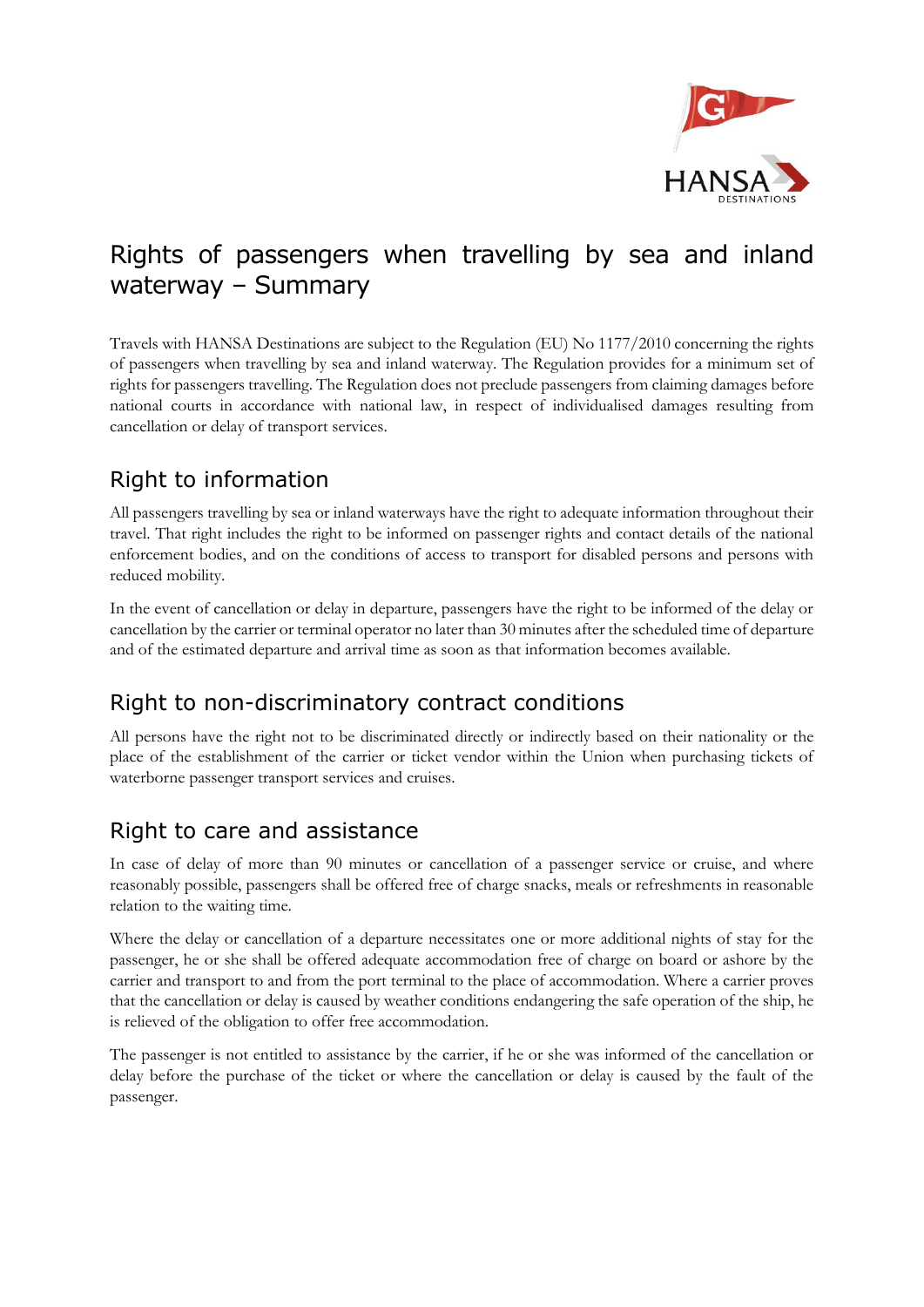## Right to re-routing and reimbursement in case of cancellation or delay of departure

In case of a delay of more than 90 minutes as compared to the scheduled time of departure or cancellation of a passenger service, passengers have a right to choose between

- re-routing to the final destination at no additional cost at the earliest opportunity under comparable conditions; and
- reimbursement of the ticket price combined, where relevant, with a free of charge return service at the earliest opportunity to the first point of departure set out in the transport contract.

### Right to request partial compensation of the ticket price in case of delay in arrival to the final destination

Passengers may request the compensation of 25% of the ticket price from the carrier, where the delay in arrival to the final destination exceeds

- 1 hour in case of a scheduled journey of up to 4 hours;
- 2 hours in case of a scheduled journey of more than 4 hours, but not exceeding 8 hours;
- 3 hours in case of a scheduled journey of more than 8 hours, but not exceeding 24 hours; or
- 6 hours in case of a scheduled journey of more than 24 hours.

Passengers may request the compensation of 50% of the ticket price from the carrier, where the delay in arrival to the final destination exceeds

- 2 hours in case of a scheduled journey of up to 4 hours;
- 4 hours in case of a scheduled journey of more than 4 hours, but not exceeding 8 hours;
- 6 hours in case of a scheduled journey of more than 8 hours, but not exceeding 24 hours; or
- 12 hours in case of a schedule journey of more than 24 hours.

The carrier is however relieved of the obligation to pay compensation to passengers in case of delay in arrival, if he proves that the delay resulted from weather conditions endangering the safe operation of the ship or from extraordinary circumstances hindering the performance of a passenger service which could not have been reasonably avoided.

## Rights of disabled passengers and passengers with reduced mobility

Besides the general passenger rights, disabled persons and persons with reduced mobility have the following rights when travelling by waterborne transport so as to provide them with a right to transport on an equal footing with other passengers:

#### (a) Right to access to transport for disabled persons and persons with reduced mobility without any discrimination

Carriers, travel agents and tour operators may not refuse to accept a reservation, to provide a ticket or to embark persons on the grounds of their disability or reduced mobility.

Where it is not possible to carry a disabled person or a person with reduced mobility on board a ship for safety reasons or due to the impossibility of embarkation resulting from the design of the ship or port infrastructure and equipment, carriers, travel agents and tour operators have to make all reasonable efforts to propose the person concerned an acceptable alternative transport. Disabled persons and persons with reduced mobility who hold a reservation, who have notified the carrier of their specific needs but are still